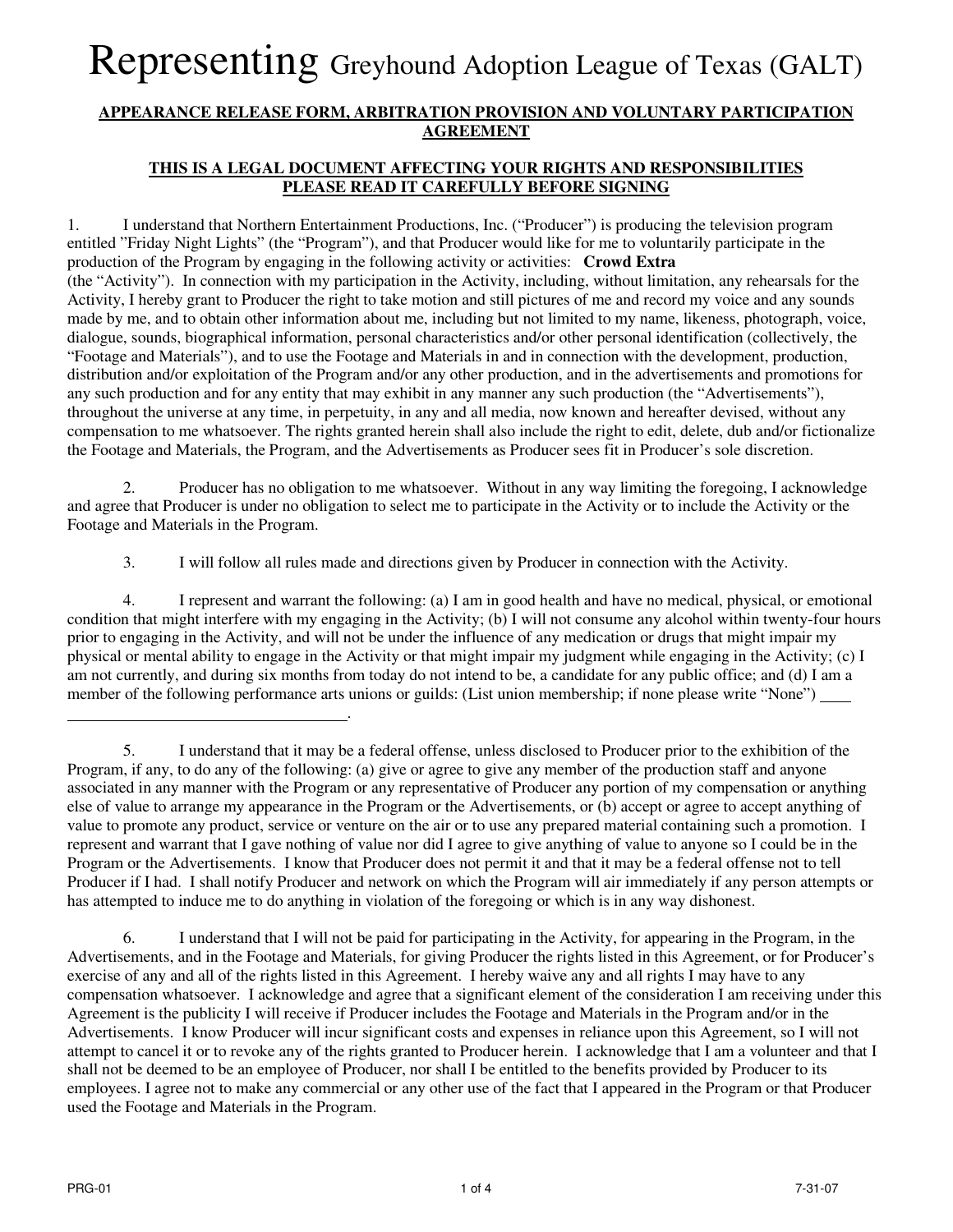7. (a) I shall keep in strictest confidence and shall not disclose to any other participant or other third party at any time (i.e., prior to, during, or after the taping or broadcast of the Program) any information or materials of any kind, including without limitation, any information or materials concerning or relating to Producer or NBC Universal, Inc. ("NBC"), the business of Producer or NBC, any program produced by Producer and/or broadcast by NBC, including, without limitation, any information concerning or relating to the Program, the Program participants, the location(s) of the Program, the events contained in the Program or the outcome of any event in the Program, that I read, hear or otherwise acquire or learn in connection with or as a result of my participation on the Program (collectively, the "Confidential Information"), I acknowledge and agree that the Confidential Information is confidential and the exclusive property of Producer and/or NBC. At no time will I ever, directly or indirectly, divulge in any manner, or use or permit others to use, any of the Confidential Information.

 (b) I acknowledge that any breach by me of any of the confidentiality provisions of this Agreement would cause Producer and NBC irreparable injury and damage that cannot be reasonably or adequately compensated by damages in an action at law, and, therefore, I hereby expressly agree that Producer and NBC shall be entitled to injunctive and other equitable relief (without posting any bond) to prevent and/or cure any breach or threatened breach of the confidentiality provisions of this Agreement by me. I also recognize that proof of damages suffered by Producer and NBC in the event that I breach any of these confidentiality provisions will be costly, difficult, or inconvenient to ascertain. Accordingly, I agree to pay Producer and NBC the sum of Fifty Thousand Dollars (\$50,000) per breach plus disgorgement of any income that I may receive in connection with my breach as liquidated damages in the event that I breach any of the confidentiality provisions of this Agreement. I agree that Fifty Thousand Dollars (\$50,000) plus disgorgement of any income that I may receive in connection with my breach is a reasonable estimate of the amount of damages that Producer and NBC are each likely to suffer in the event that I breach any of these confidentiality provisions, considering all of the circumstances existing as of the date of this Agreement. Furthermore, I will defend, indemnify and hold harmless Producer, NBC, their parent, subsidiary and affiliated companies, and each of their respective officers, directors, agents, representatives and employees, from and against any and all claims, actions, damages, liabilities, losses, costs and expenses (including, without limitation, attorneys' fees) that in any way arise out of or result from my breach of any of the confidentiality provisions of this Agreement.

8. **RELEASE, AGREEMENT NOT TO SUE AND INDEMNITY. To the maximum extent permitted by law, I agree that I will never sue Producer, NBC Universal, Inc. or anyone because I do not like the manner in which Producer and/or its licensees or assignees took or used the Footage and Materials or used the Footage and Materials in the Program or in any other Program or for any cause of action based on any of the Released Claims (as defined below). In addition, I understand that my participation in the Activity, and any travel by me in connection with the Activity, is at my own risk. To the maximum extent permitted by law, I, for myself and on behalf of my heirs, executors, agents, successors or assigns, hereby release, hold harmless, and forever discharge Producer, NBC, and any station or network that exhibits the Program, and each of their respective parent, subsidiary and affiliated companies, and each of their respective officers, directors, agents, representatives and employees (the "Released Parties"), from any and all claims, actions, damages, losses, liabilities, costs, expenses, injuries or causes of action whatsoever that in any way are caused by, arise out of or result from this Agreement, my appearance and/or participation in the Activity, the Footage and Materials, the Program, or in the Advertisements, the creation of the Footage and Materials, my presence at or travel to any location in connection with my participation in the Activity, or the broadcast or other exhibition of the Program, the Footage and Materials, or the Advertisements, on any legal theory whatsoever (including, but not limited to, personal injury, rights of privacy and publicity, defamation, or false light), regardless of whether caused by the negligence or willful misconduct of the Released Parties (collectively, the "Released Claims"). I will defend, indemnify and hold the Released Parties harmless from any and all such claims, actions, damages, losses, liabilities, costs, expenses, injuries or causes of action, as well as all those that in any way are caused by, arise out of or result from any breach or alleged breach by me of any of the representations or warranties made by me in this Agreement.**

9. I acknowledge that there is a possibility that subsequent to the execution of this Agreement, I may discover facts or incur or suffer claims which were unknown or unsuspected at the time this Agreement was executed, and which if known by me at that time may have materially affected my decision to execute this Agreement. I acknowledge and agree that by reason of this Agreement, and the releases contained in the preceding paragraphs, I am assuming any risk of such unknown facts and such unknown and unsuspected claims.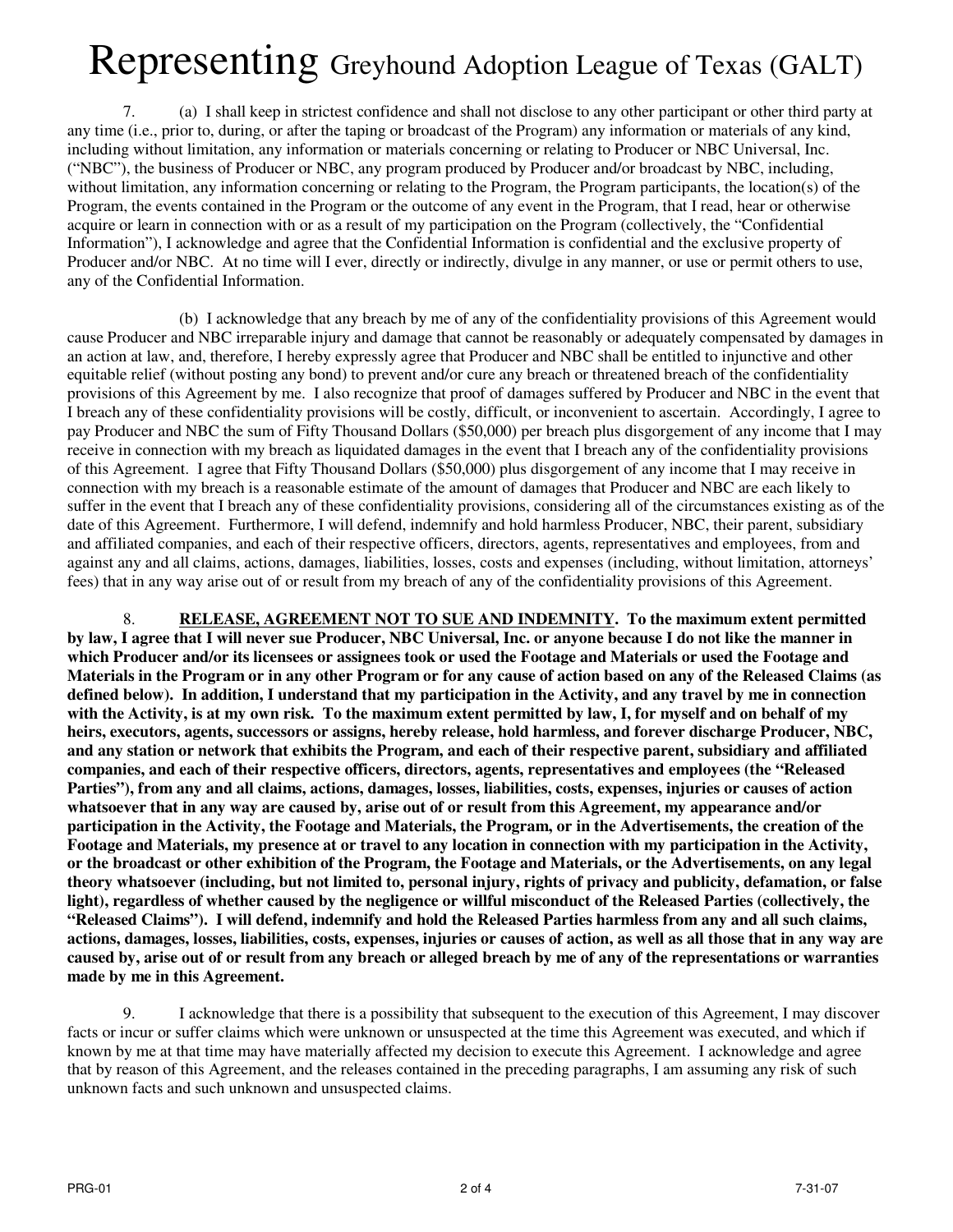10. **MEDIATION & ARBITRATION. The parties agree that if any controversy or claim arising out of or relating to this Agreement cannot be settled through direct discussions, they shall endeavor first to settle the controversy or claim by a mediation administered by JAMS under its applicable rules. IF THE CONTROVERSY OR CLAIM IS NOT OTHERWISE RESOLVED THROUGH DIRECT DISCUSSIONS OR MEDIATION, THE PARTIES AGREE THAT IT SHALL THEN BE RESOLVED BY FINAL AND BINDING ARBITRATION ADMINISTERED BY JAMS IN ACCORDANCE WITH ITS STREAMLINED ARBITRATION RULES AND PROCEDURES OR SUBSEQUENT VERSIONS THEREOF (THE "JAMS RULES"). THE JAMS RULES FOR SELECTION OF AN ARBITRATOR SHALL BE FOLLOWED, EXCEPT THAT THE ARBITRATOR SHALL BE AN ARBITRATOR EXPERIENCED IN THE ENTERTAINMENT INDUSTRY AND LICENSED TO PRACTICE LAW IN NEW YORK. ALL PROCEEDINGS BROUGHT PURSUANT TO THIS PARAGRAPH WILL BE CONDUCTED IN THE CITY OF NEW YORK. THE PARTIES AGREE THAT THE REMEDY FOR ANY CLAIM BROUGHT PURSUANT TO THIS AGREEMENT SHALL BE LIMITED TO ACTUAL DAMAGES, AND IN NO EVENT SHALL ANY PARTY BE ENTITLED TO RECOVER PUNITIVE OR EXEMPLARY DAMAGES OR TO RESCIND THIS AGREEMENT OR SEEK INJUNCTIVE OR ANY OTHER EQUITABLE RELIEF.**

11. This Agreement shall be interpreted under the internal, substantive law of the State of New York without regard to the conflicts of law provisions thereof. To the extent that the arbitration provisions of this Agreement are not enforced or court proceedings are otherwise required, commenced or maintained, the parties submit to the *in personam* jurisdiction of the Supreme Court of the State of New York located in the City of New York and the United States District Court for the Southern District of New York, and waive any objections that they may have as to jurisdiction or venue in any such courts.

 12. As used herein, "Producer" shall include Producer, its licensees, successors and assigns, and each of their respective parents, subsidiaries, and affiliates, and each of their respective officers, directors, shareholders, employees, agents, representatives, successors, licensees and assigns. I agree that Producer may license, assign, and otherwise transfer this Agreement and all rights granted by me to Producer under this Agreement to any person or entity.

 13. This is the complete and binding agreement between Producer and me, and it supersedes all prior understandings and/or communications, both oral and written, with respect to its subject matter. The illegality, invalidity or unenforceability of any provision of this Agreement shall in no way affect the validity or enforceability of any of the remainder of this Agreement, which shall be enforced to the maximum extent permitted by law. This Agreement cannot be terminated, rescinded or amended, except by a written agreement signed by both Producer and me.

#### **I UNDERSTAND THAT I AM GIVING UP CERTAIN LEGAL RIGHTS UNDER THIS AGREEMENT, INCLUDING, WITHOUT LIMITATION, MY RIGHT TO FILE A LAWSUIT IN COURT WITH RESPECT TO ANY CLAIM ARISING IN CONNECTION WITH THIS AGREEMENT.**

Signature: Date: Phone:

Print Name: Date of Birth<sup>∗</sup> : \_\_\_\_\_\_\_

Address:

If participant is under eighteen years of age: I represent and warrant that I am the parent or guardian of the minor whose name appears above. I acknowledge that I have read the foregoing Agreement and am familiar with each and all of the terms contained therein, I am satisfied that the Agreement is fair and equitable, and I hereby give my express consent to its execution by my child/ward and will not revoke my consent at any time. I hereby release the Released Parties as defined in Paragraph 8 above from any claims and/or causes of action I may have against them of any nature whatsoever. I hereby fully and unconditionally guarantee the performance of my child's/ward's obligations and the grant of rights in and to the results and proceeds of my child's/ward's activities as set forth above.

| Signature of Parent or Guardian: | Date:  | Print |
|----------------------------------|--------|-------|
|                                  |        |       |
| Name:                            | Phone: |       |

 $\overline{a}$